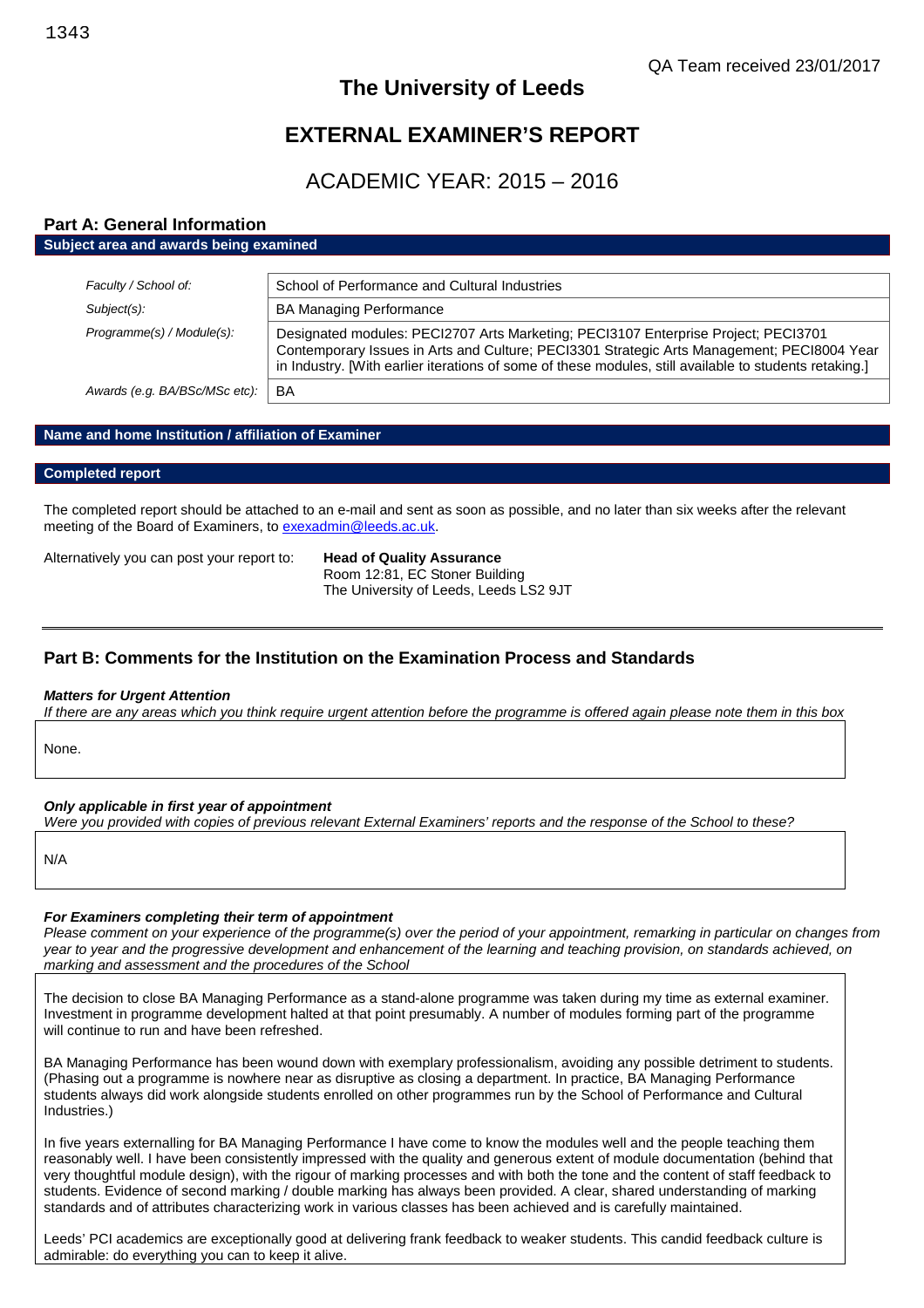#### **Standards**

- **1. Please indicate the extent to which the programme Aims and Intended Learning Outcomes (ILOs) were commensurate with the level of the award**
	- *The appropriateness of the Intended Learning Outcomes for the programme(s)/modules and of the structure and content of the programme(s);*
	- *The extent to which standards are appropriate for the award or award element under consideration.*

The programme Aims and ILOs still seem to me to be appropriate (this is my fifth report as external examiner) – challenging, aiming at standards of professional competence defined by cultural industry insiders not by academics, and feasibly achievable given the quality of teaching evidenced.

- **2. Did the Aims and ILOs meet the expectations of the national subject benchmark (where relevant)?**
	- *The comparability of the programme(s) with similar programme(s) at other institutions and against national benchmarks and the Framework for Higher Education Qualifications.*

This is a niche programme, practically unique to Leeds. National subject benchmarks are not applicable. Staff have an expert understanding of real-world performance management expectations, and the programme succeeds in explaining these to students.

#### **3. Please comment on the assessment methods and the appropriateness of these to the ILOs**

- *The design and structure of the assessment methods, and the arrangements for the marking of modules and the classification of awards;*
- *The quality of teaching, learning and assessment methods that may be indicated by student performance.*

Assessment methods seem to me to be well designed and well structured. They have real-world roots in some cases (business planning exercises and reflective accounts contextualizing actual work experience, e.g.) and make rigorous demands both of students and of markers.

#### **4. Were students given adequate opportunity to demonstrate their achievement of the Aims and ILOs?**

- *The academic standards demonstrated by the students and, where possible, their performance in relation to students on comparable courses;*
- *The strengths and weaknesses of the students as a cohort.*

Yes. BA Managing Performance is or was a programme particularly benefiting students with entrepreneurial flair, supporting their efforts to gain practical experience and equipping them with useful knowledge. Those determined to make the most of opportunities available continue to produce high quality work; those less inclined to exercise initiative inevitably get less out of it.

**5. For Examiners responsible for programmes that include clinical practice components, please comment on the learning and assessment of practice components of the curriculum**  $N/A$ 

#### **6. Please comment on the nature and effectiveness of enhancements to the programme(s) and modules since the previous year**

*It would be particularly helpful if you could also identify areas of good practice which are worthy of wider dissemination.* Course documents are refreshed from year to year. Where necessary – in response to developments in the outside world, and in response to evolving student needs – modules are refocused and retitled. Their intellectual and vocational currency is determinedly maintained. The programme has always encouraged students to think about "Managing" in broad terms, promoting the development of transferable skills. It is good to know that a number of BA Managing Performance modules will continue to run in future, so that students on other programmes can benefit from them.

#### **7. Please comment on the influence of research on the curriculum and learning and teaching**

*This may include examples of curriculum design informed by current research in the subject; practice informed by research; students undertaking research.*

Research personally undertaken by members of the School exerts a healthy influence on curriculum design and features prominently in reading lists. Learning and teaching happens in a lively, practically-grounded intellectual atmosphere. Students encountering theory also learn how to critique it effectively.

**8. Where the programme forms part of an Integrated PhD, please comment on the appropriateness of the programme as training for a PhD**

 $N/A$ 

### **For Examiners involved in mentoring arrangements**

**9. If you have acted as a mentor to a new External Examiner or have received mentor support please comment here on the arrangements**

N/A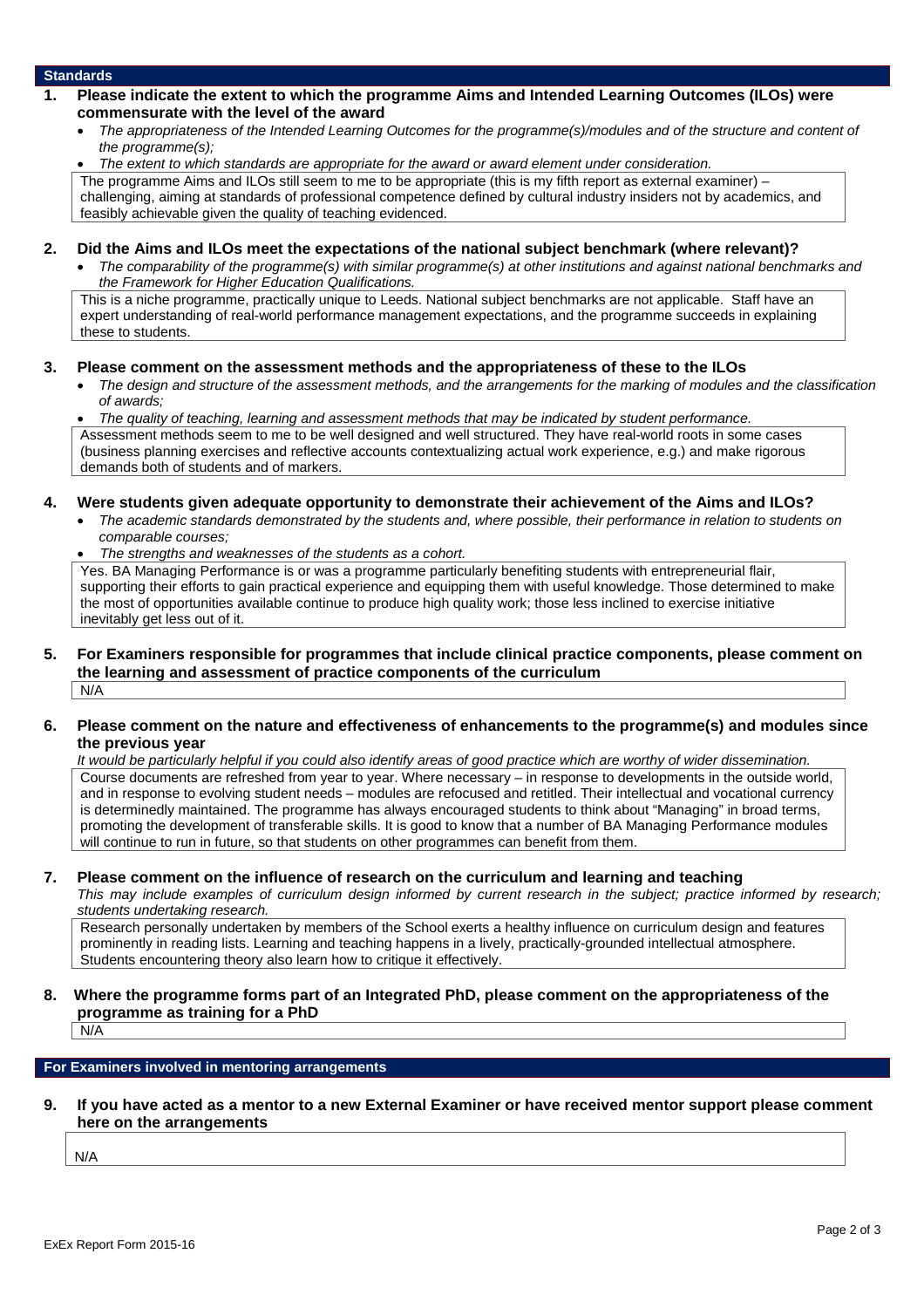**10. The University and its Schools provide guidance for External Examiners as to their roles, powers and responsibilities. Please indicate whether this material was sufficient for you to act effectively as an External Examiner.**

*Whether External Examiners have sufficient access to the material needed to make the required judgements and whether they are encouraged to request additional information.*

Fully sufficient, yes.

**11. Did you receive appropriate documentation relating to the programmes and/or parts of programmes for which you have responsibility, e.g. programme specifications or module handbooks, marking criteria?** *The coherence of the policies and procedures relating to External Examiners and whether they match the explicit roles they are asked to perform.*

I was fully, efficiently and as always very courteously briefed. Thanks to all concerned.

- **12. Were you provided with all draft examination papers/assessments? Was the nature and level of the questions appropriate? If not, were suitable arrangements made to consider your comments?** N/A. My input was not required.
- **13. Was sufficient assessed / examined work made available to enable you to have confidence in your evaluation of the standard of student work? Were the scripts clearly marked/annotated?** Yes; yes. Scripts have sometimes seemed to me to be too extensively annotated (when feedback reports conveyed much the same information in continuous prose form) – but from the students' point of view this would hardly count as a fault.
- **14. Was the choice of subjects for dissertations appropriate? Was the method and standard of assessment appropriate?**

N/A. I did not examine dissertations.

**15. Were the administrative arrangements satisfactory for the whole process, including the operation of the Board of Examiners? Were you able to attend the meeting? Were you satisfied with the recommendations of the Board?**

Administrative arrangements were fully satisfactory. I was not able to attend the Board meeting but submitted a short report by email in advance of the meeting having looked at samples of work remotely. I was fully satisfied with the recommendations of the Board.

**16. Were appropriate procedures in place to give due consideration to mitigating circumstances and medical evidence?** Yes.

# **Other comments**

#### **Please use this box if you wish to make any further comments not covered elsewhere on the form**

For the record, here are the comments I submitted by email before the exam board meeting on 16 June 2016:

This is my fifth and final year externalling for Managing Performance. I know the modules well and the people teaching them reasonably well. This year as previously I've been consistently impressed with the quality and generous extent of module documentation (behind that very thoughtful module design), with your marking rigour and with both the tone and content of staff feedback to students. On the basis of student work, marks and feedback sampled I shall be happy to sign off all the marks provisionally awarded to students taking all the modules assigned to me -- except PECI8004 Year in Industry (for which samples of work are not yet available).

Evidence of second marking / double marking was supplied where relevant. A clear, shared understanding of marking standards and of attributes characterizing work in various classes was evident; unsurprisingly considering the stability and experience of the teaching team, and the openness of communication between team members.

This year (my impression has varied a little from year to year) I sense that work marked first class in your School would get practically the same first class mark in my Department. High 2:1 ditto. Below about 65 you may be marking slightly harder than we do. Work that would scrape a 2:1 mark in my Department probably would not in yours. You are more willing to mark below 50 than most of my immediate colleagues seem to be. You are exceptionally good (I've said this before) at delivering full and frank feedback to underperforming students. This candid feedback culture is admirable: do everything you can to keep it alive.

I have thoroughly enjoyed my time with you and have taken a number of valuable ideas back from Leeds to my own university. I may well have learned more from you than you have from me. Thanks everyone for making visits so pleasant and remote encounters so straightforward. Good luck for the future.

[PECI8004 marks were signed off on 6 September 2016.]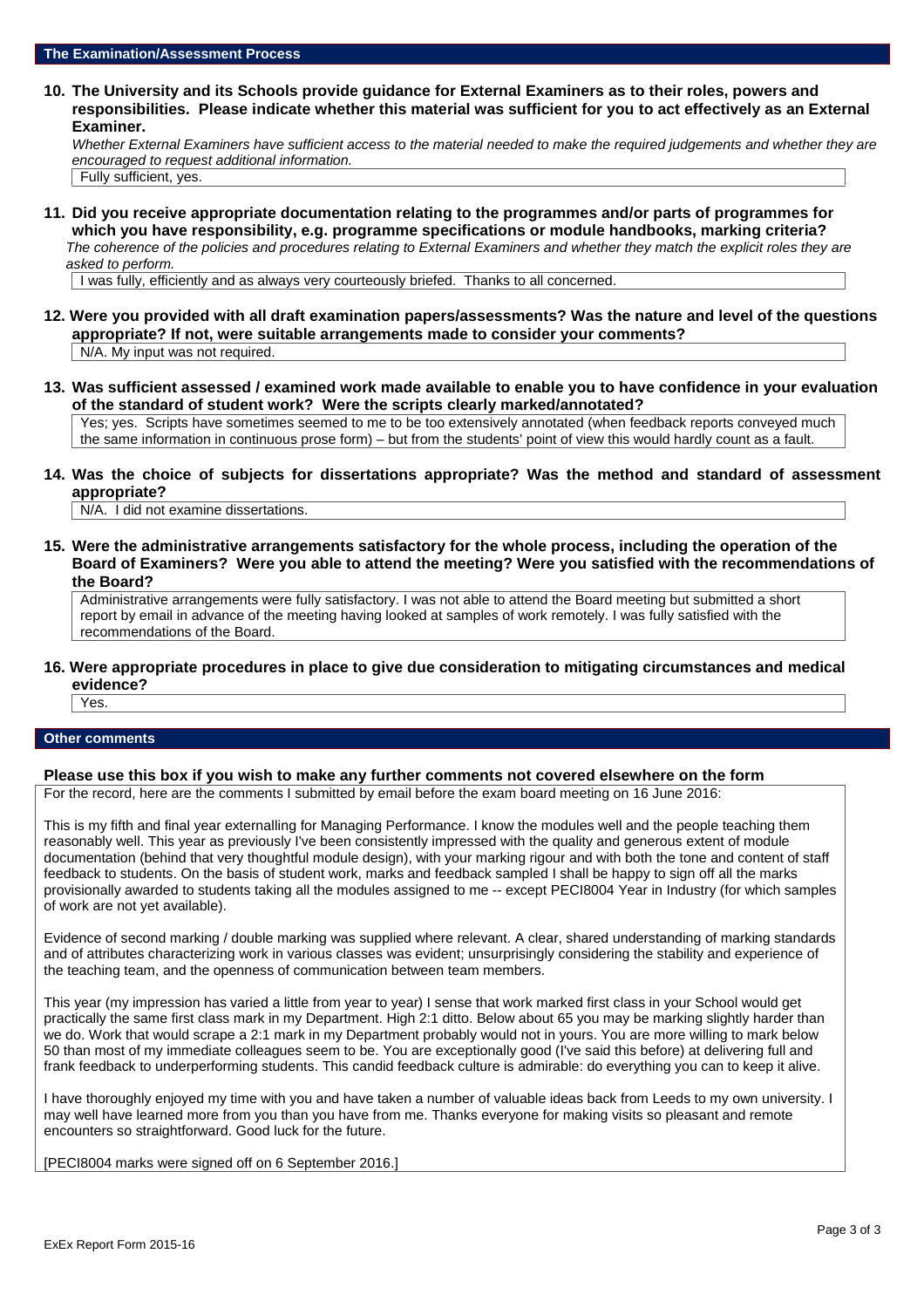# **FACULTY OF PERFORMANCE, VISUAL ARTS and COMMUNICATIONS EXTERNAL EXAMINER REPORT: SCHOOL RESPONSE**

| School:                   | <b>Performance and Cultural Industries</b>     |  |
|---------------------------|------------------------------------------------|--|
| Programme(s):             | BA (Hons) Managing Performance                 |  |
|                           | BA (Hons) Managing Performance (International) |  |
|                           | BA (Hons) Managing Performance (Industry)      |  |
| <b>External Examiner:</b> | $<<$ >>                                        |  |
| <b>Academic Session:</b>  | $2015 - 2016$                                  |  |

| Comment:                                                                                                                                                                                                                                                                                                                                                                                                            | Response / Action:                                                                                                                                                                                                                                                                                                                                                                     |
|---------------------------------------------------------------------------------------------------------------------------------------------------------------------------------------------------------------------------------------------------------------------------------------------------------------------------------------------------------------------------------------------------------------------|----------------------------------------------------------------------------------------------------------------------------------------------------------------------------------------------------------------------------------------------------------------------------------------------------------------------------------------------------------------------------------------|
| The programme Aims and ILOs still seem to<br>me to be appropriate (this is my fifth report<br>as external examiner) – challenging, aiming<br>at standards of professional competence<br>defined by cultural industry insiders not by<br>academics, and feasibly achievable given<br>the quality of teaching evidenced.                                                                                              | We thank $\ll>>$ for $\ll>>$ recognition of the<br>'real world' focus of the programme, and<br>the range of practical and professional<br>opportunities it offers. We are confident<br>that as the school continues to evolve and<br>develop that appointments will continue to<br>reinforce relevant research interests and<br>professional experience in the Cultural<br>Industries. |
| Assessment methods seem to me to be well<br>designed and well structured. They have<br>real-world roots  and make rigorous<br>demands both of students and of markers.<br>PCI academics are exceptionally good at<br>delivering frank feedback to weaker<br>students. This candid feedback culture is                                                                                                               | The clarity of School assessment<br>procedures and guidelines is paying off,<br>with SEQs improving in this area. We<br>appreciate the confirmation of the quality,<br>and accuracy, of out feedback - especially<br>with the weaker students. Again the<br>published criteria for all of the letter grades                                                                            |
| admirable: do everything you can to keep it.                                                                                                                                                                                                                                                                                                                                                                        | helps significantly in this area.                                                                                                                                                                                                                                                                                                                                                      |
| BA Managing Performance is or was a<br>programme particularly benefiting students<br>with entrepreneurial flair, supporting their<br>efforts to gain practical experience and<br>equipping them with useful knowledge.<br>Those determined to make the most of<br>opportunities available continue to produce<br>high quality work; those less inclined to<br>exercise initiative inevitably get less out of<br>it. | The degree to which students can define<br>differing pathways through years two and<br>three has always favoured those with clarity<br>of vision and entrepreneurial flair. The<br>numbers continuing to take the modules<br>which focus on Arts Management within the<br>new degree programme gives us<br>confidence that this area will continue to be<br>delivered and supported.   |